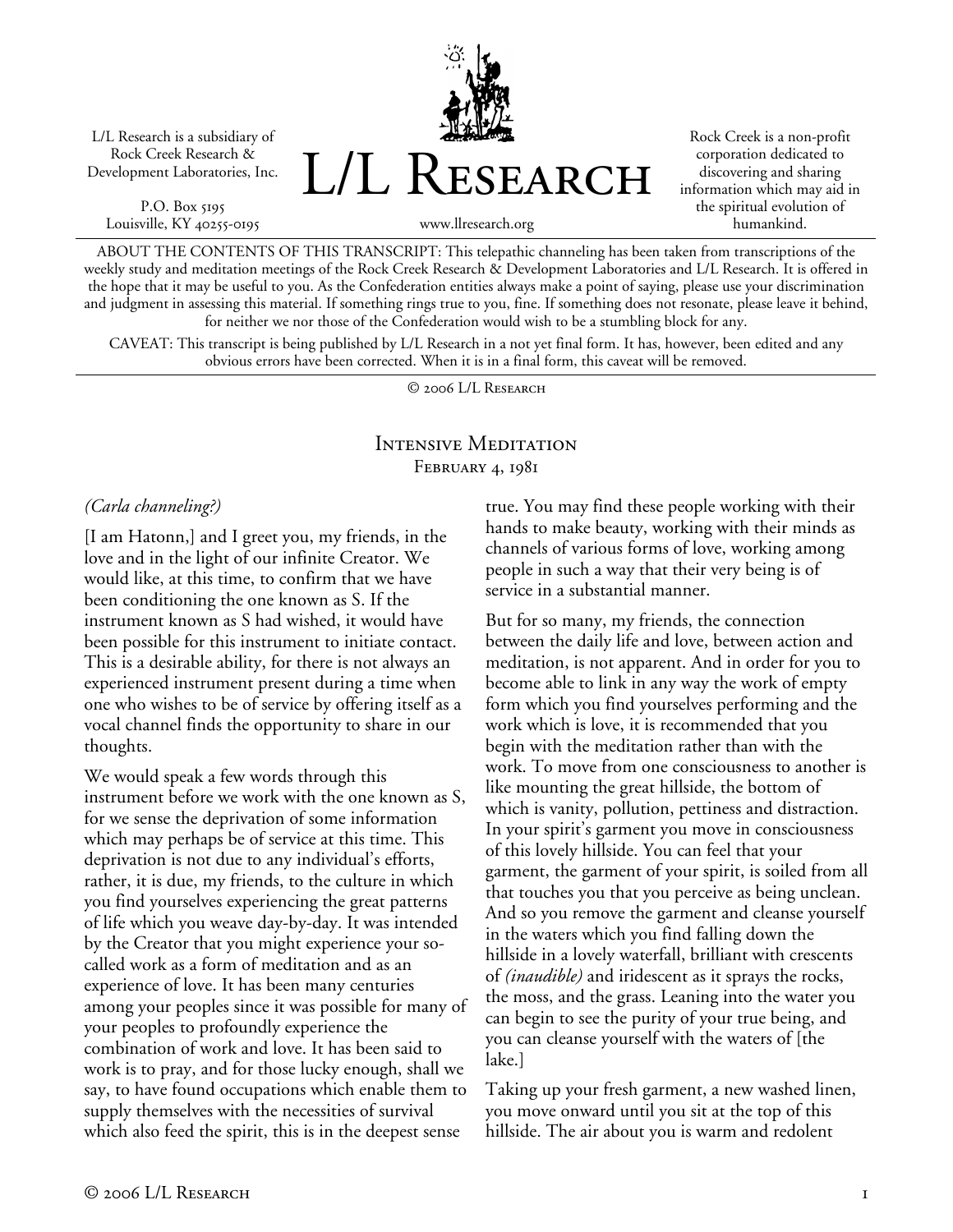with the scent of wild flowers, pinks and roses and whites, all in profusion about you, and as you settle into meditation, this is your consciousness, this is who you are. All of creation breathes with you and desires to be of service to you, and you in turn offer up the rhythms of your body, your mind, and your spirit in service to this beautiful [place you're in,] loving and delighting in its beauty, its purity, and its gentle ever-present strength.

Yes, my friends, you come down again into the marketplace where you live the illusion, where your lessons [collect.] But you bring with you an unsoiled garment, a cleanliness of soul, and a new vision that begins to attempt to see the top of the hillside beneath the soiled garment of all labor, all conditions, and all relationships. You cannot and never shall function as a great [wise] one working in the valley. Within yourselves you must find a place in which in silence you find the creation offered unto you, and offer yourself unto the Creation, feeling the great beating rhythm, unity that binds all things together.

We ask that you never be discouraged if you fail to manifest what you have learned in your meditations, for this is the work of your life: to find who you are. That is, my friends, to find the Creator, that one great original Thought which is love and which when *(inaudible)*.

We are pleased at this time to transfer this contact to the one known as S, after pausing for a brief period in order to make our conditioning vibration *(inaudible)*, and to the one known as R, and to the one known as [Don.] I am Hatonn.

#### *(Unknown channeling)*

I am Hatonn, and am with this instrument. We greet you, my friends, once more. It has been a pleasure to work with those who have requested our conditioning vibration. We are always pleased to join with those who seek our contact. We are honored to be with this group today, as it is indeed a joy to be of service to the one infinite Creator by aiding those who seek our help. We of Hatonn are always available to those who seek out aid. We ask that you simply mentally request our presence and we shall be with you. We are hoping to be with each of you in the near future, and would attempt to contact another instrument at this time. I am Hatonn.

# *(Unknown channeling)*

I am Hatonn, and am again with this instrument. And please excuse the pause, but we were attempting to initiate contact with another instrument, shall we say, an old friend of ours. May we say to the one known as S that her fidelity to our channeled communication is such that the degree of the instrument's own thoughts coming into the contact is very nearly nonexistent.

At this point in the training of the new instrument we do the opposite of that with which we start. We attempt to encourage the somewhat experienced instrument to feel more free to speak upon a subject about which the instrument does not have a prior recollection of, a subject matter from another contact. This type of channeling is the next step and requires that the instrument allow us to present her with images drawn from the treasure trove of her own experiences, recollections and thoughts. We use this framework in order that our extremely simple message may be offered in the greatest possible variety, or kaleidoscope, of patterns, for each various view of love, of the Creator, of the universe, of reality, may for the first time inspire one to whom all previous words were naught but chatter and foolishness.

The nature of inspiration is so personal and so unpredictable that we simply cannot expect to create parrots. We hope instead to create those who are able through practice in sessions such as these to recognize our vibrations, and to trust in our contact enough to sally forth into vistas about which they have not thought, and to describe concepts and stories the gist and outcome of which is not known to the instrument. This is the work of some time, as you call it. We say all this to assure the instrument that she is progressing very well. Well enough, in fact, to consider the possibility of launching forward on the next step at any contact at which she may feel comfortable in so doing.

The knowledge of the instrument that subjectively familiar material is being integrated into a meditation, causes all beginning channels, except those who are not excellent, to have doubts as to the origin of the channeled information. However, my sister, it is our way of insuring that each message is somewhat fresh. We thank the one known as S, and, as always, assure her that we and those of the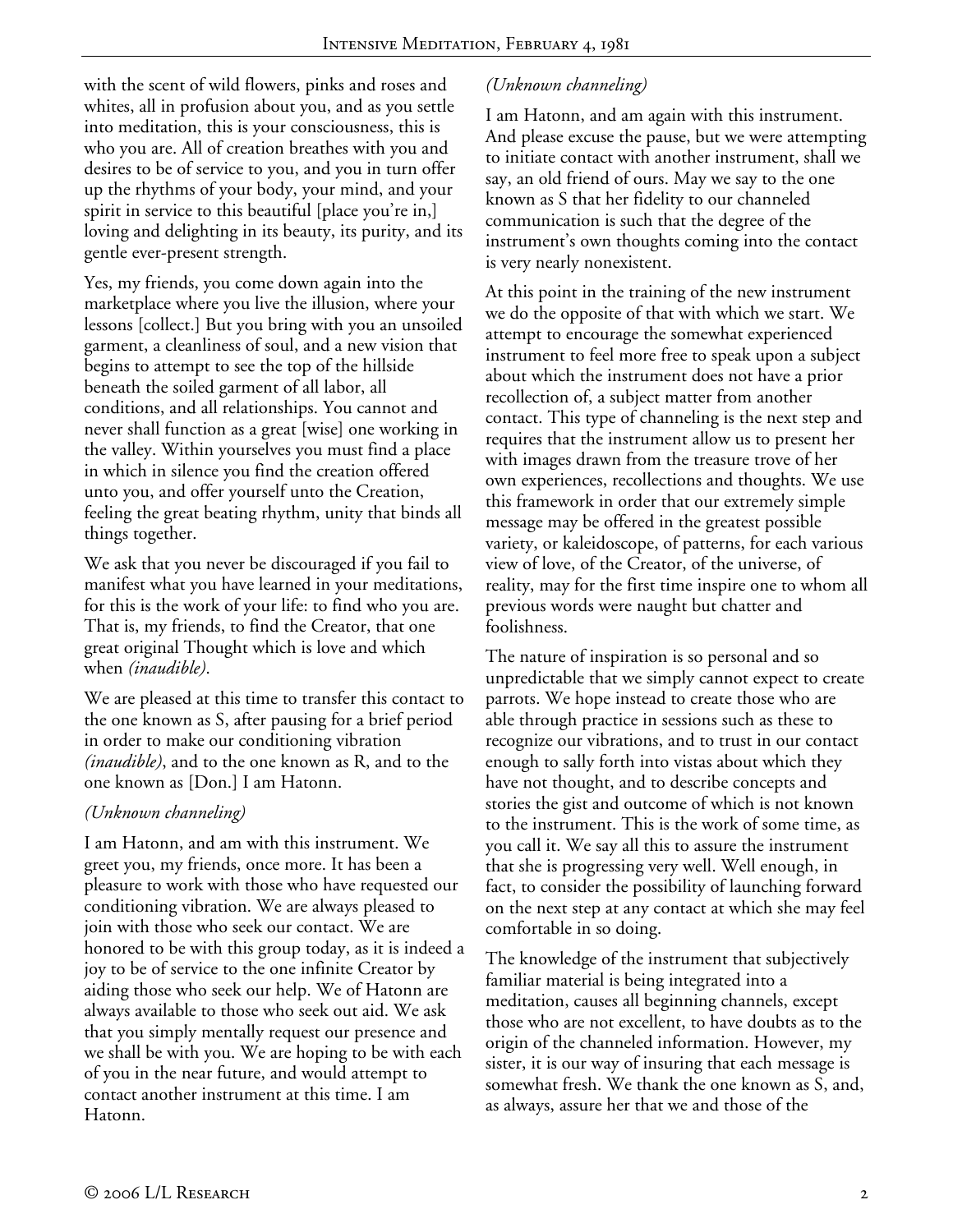Confederation in general, offer ourselves at any time we may be requested to accompany meditation.

I am Hatonn. We leave you on a hillside, my friends, gazing forth into a world of illusion, a world in which each illusion has a central core of purity and love. As this instrument would say, your mission is, impossible though it may seem, to find it. I leave you in the love and in light. I am Hatonn. Adonai vasu.

# *(Unknown channeling)*

I am Latwii, and greet you all in love and light. It is a great honor for us to be asked to join you this afternoon during your meditation. As always, we look forward to such adventures with glee and a happy anticipation. Before we would attempt to answer queries, we would attempt to offer our conditioning to the one known as R, and simultaneously to the one known as S. And then if the one known as S would care to speak out thoughts, we would speak a few words through this new instrument. I am Latwii.

### *(S channeling)*

I am Latwii, and am with this instrument. I greet you, my friends, in the love and in the light of the Creator. We are overjoyed to be speaking to you through this instrument once more. She is indeed a contact that we enjoy. We are happy to be with her at this time. We are always pleased to be able to speak through instruments such as this, for we are not often given the opportunity to do so. We find it a great deal of fun. We are sorry to say that we feel we should close this contact so that we may be of service to those who have questions on their minds. We would therefore sign off. I am Latwii.

### *(Unknown channeling)*

I am Latwii, and am with this instrument once again, and greet you all in love and light. May we at this time ask if any present might have a question which we would attempt to answer?

**Questioner:** Yes, Latwii. How can I, or how is it possible to increase receptiveness to the conditioning vibration?

I am Latwii, and, my brother, may we suggest that there is nothing in particular to do. Rather, it is that which is not done which is most helpful to the reception of, not only our conditioning vibration, but the conditioning vibration of any Confederation entity. That is, simply the relaxing of mind and body to the greatest degree possible, and the opening of the being as clearly and freely, shall we say, as is possible. This, of course, is predicated upon the assumption that the desire for such a contact is present, and we find that desire is quite present in your case. The many methods of relaxing the mind and body which have been written down among your peoples as the various methods of meditation are helpful, but we would also suggest that the concept of not doing and of simply seeking is the foundation stone upon which any technique is based.

May we answer you further, my brother?

**Questioner:** No, thank you.

I am Latwii. We are most grateful to you as well. Is there another question at this time?

**S:** Yes, Latwii, during one of my meditations I received what seemed to be very strong conditioning that I didn't ask for and was not able to get rid of for quite some time. It kind of frightened me. Can you give me any information about this?

I am Latwii, and am aware of your question, my sister. May we say in this regard that whenever you might feel a vibration which is not pleasant or desirable, at that time request that it be removed, and if the entity generating that vibration is of the Confederation of Planets in the Service of the Infinite Creator then you may be assured that the vibration shall be removed. If upon such request the vibration is not removed, we suggest the ceasing of the meditative state for a moment, the gathering of the self in concentrated thought, and the sending of love and light to all entities present, then the constructing, shall we say, of the shield of light about the self so that meditation may be resumed.

### May we answer you further, my sister?

**S:** No, not on that subject, but I do have another question. Due to my feeling lately I've had a strong urge to proceed and go further, and against advice from the Confederation I proceeded to try channeling with just R and myself present. It did serve to confuse me as I was warned might happen, but I still feel somewhat compelled to continue so that I may be able to get more practice and therefore move along at a faster pace. Would you strongly advise against this or can I do anything more than I'm doing now to protect myself?